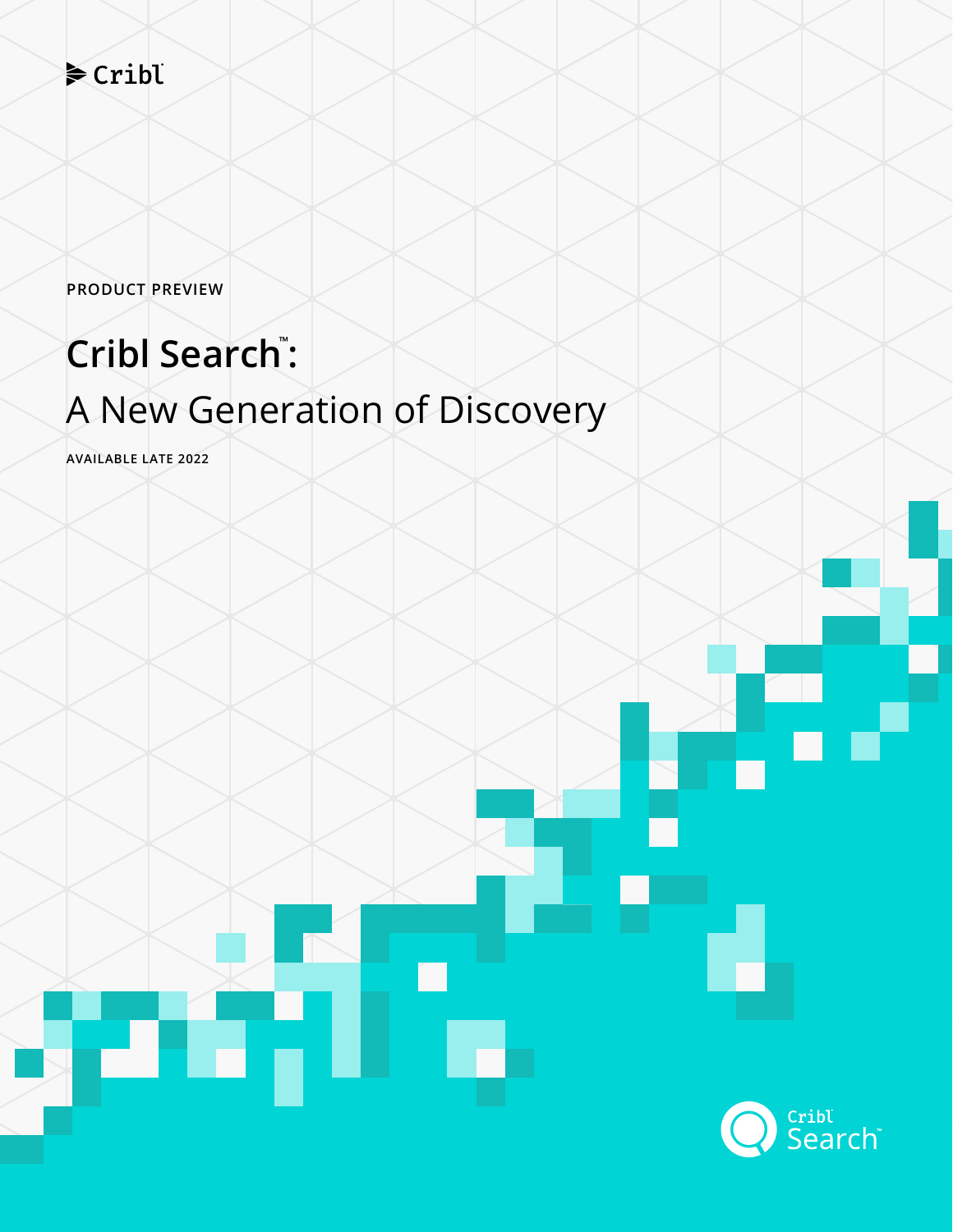

**PRODUCT PREVIEW**

## Cribl Search™

The Future of Observability includes the ability to interrogate your data 'in-place', without having to collect and route voluminous quantities of data to storage first. Cribl Search turns the existing search paradigm on its head; instead of collect, route, store, search, and analyze, now it's search, collect (only what's *significant*), forward, and then store/analyze as necessary.

Historically, vendors used proprietary search tools on data already ingested into their systems, which meant users with multiple observability solutions would use separate tools for different applications. Uncollected data was not searchable and additionally, many platforms and hosts did not offer access to data. Cribl's new paradigm for searching observability data allows administrators to query the data in-place, then not only report results, but also parse, shape, reduce, and route the data to your destination of choice - before paying to store and analyze it. **• DISCOVER -** intelligent



ABOVE: Cribl Search is a federated search solution that allows queries of all data, regardless of where it is located.



- discovery is about locating critical data first, then collecting only what's needed
- **• QUERY** with vendor agnostic query language for in-place, in-motion, and in-lake analysis
- **• VISUALIZE** Easy to read & easy to understand query results deliver a positive user experience for all users
- **• DASHBOARD** Search results are valuable if the data is relevant and can be shared. Easily share between users, departments, and even across organizations.
- **• ALERTS** triggered when criteria is met: generate custom messages and integrate with incident response platforms